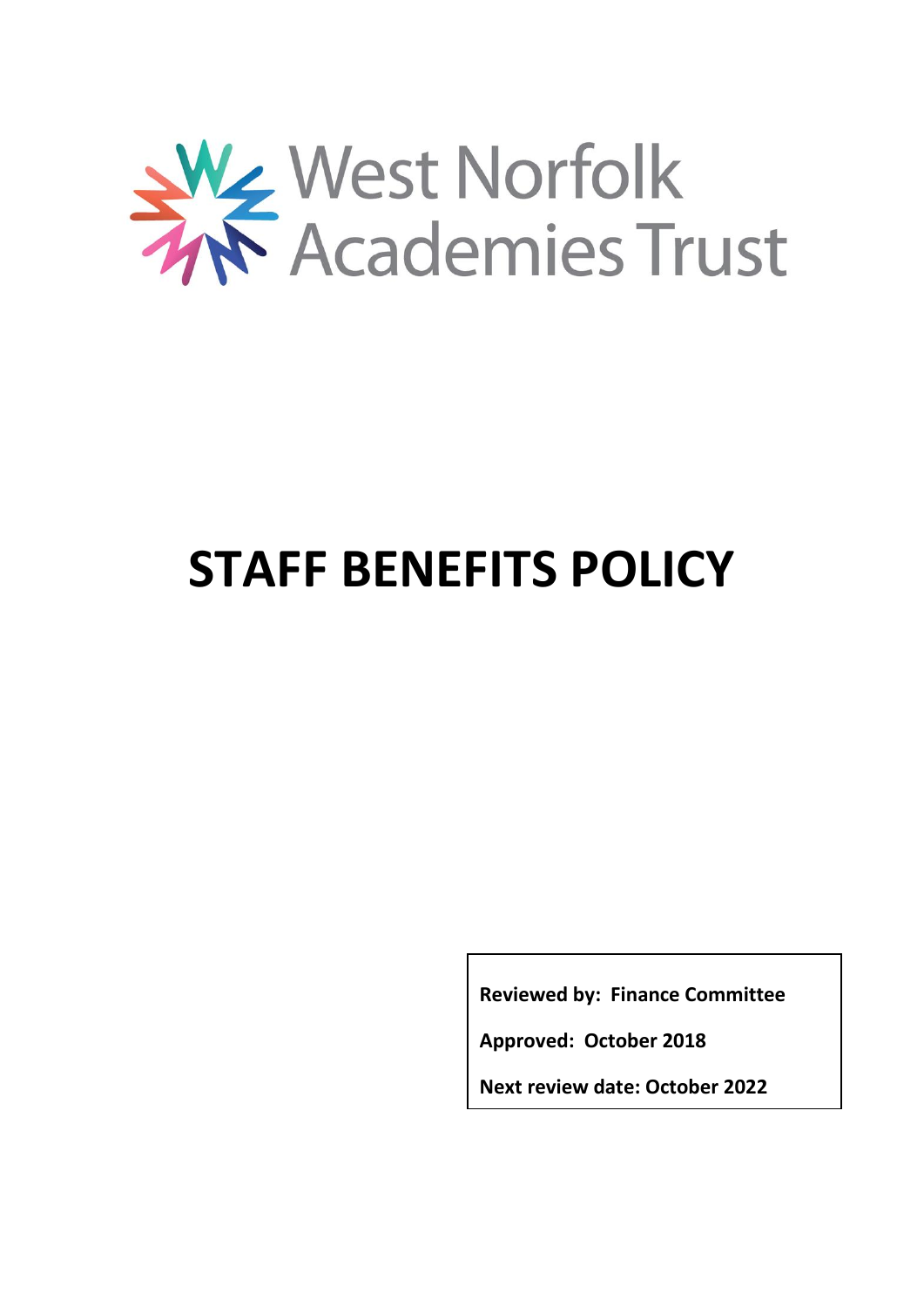#### **Contents**

| Introduction                                                                   |  |
|--------------------------------------------------------------------------------|--|
| Scope                                                                          |  |
| Categories of staff benefits                                                   |  |
| Contributions towards fees for Approved Qualifications and related Study Leave |  |